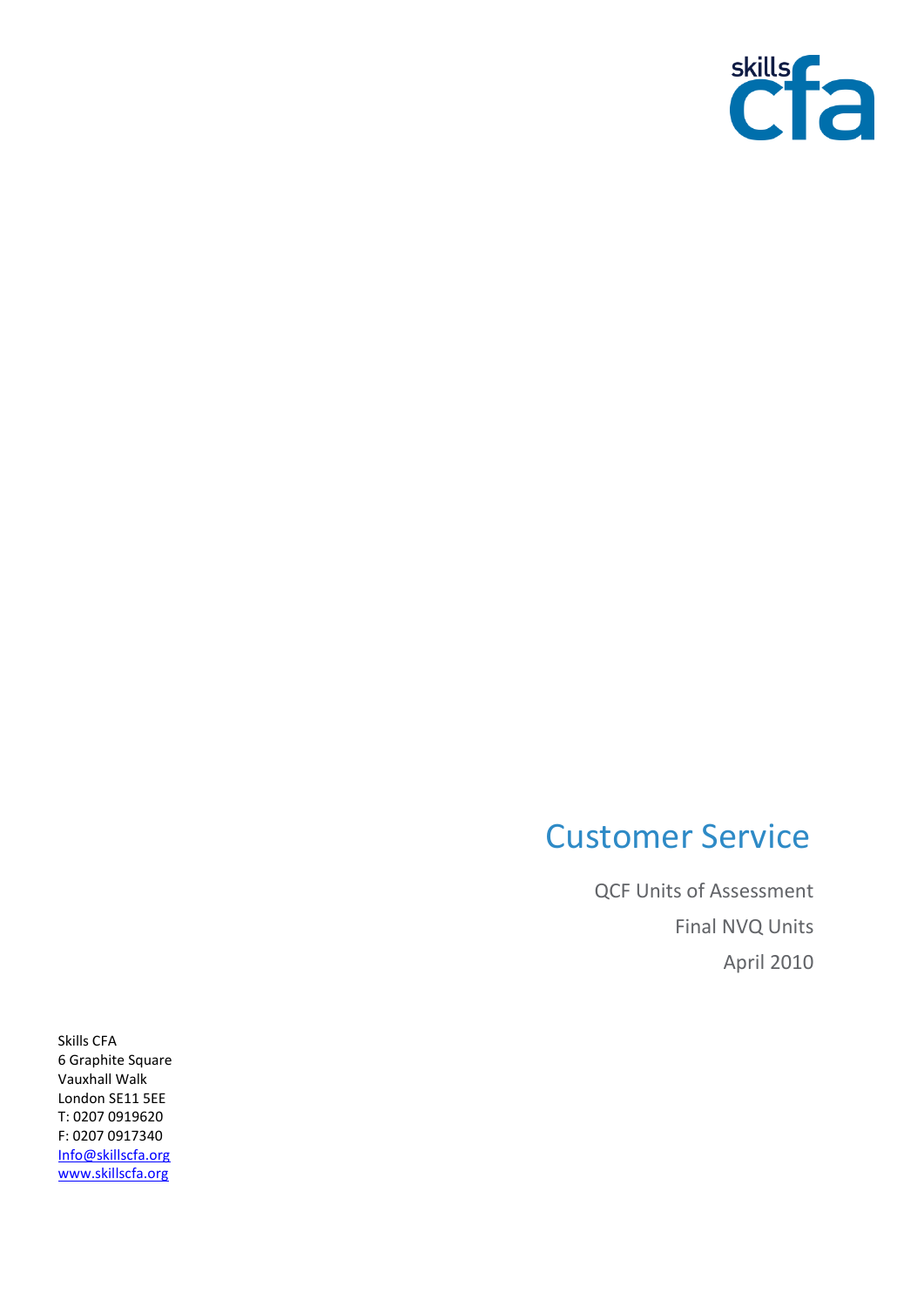

## **Contents**

| No.  | <b>Title</b>                                                         | Page No. |
|------|----------------------------------------------------------------------|----------|
| Q108 | Assist in handling mail                                              | 1        |
| Q210 | Handle mail                                                          | 3        |
| Q256 | Meet and welcome visitors                                            | 6        |
| Q211 | Provide reception services                                           | 9        |
| Q329 | Deliver, monitor and evaluate customer service to external customers | 12       |
| Q328 | Deliver, monitor and evaluate customer service to internal customers | 15       |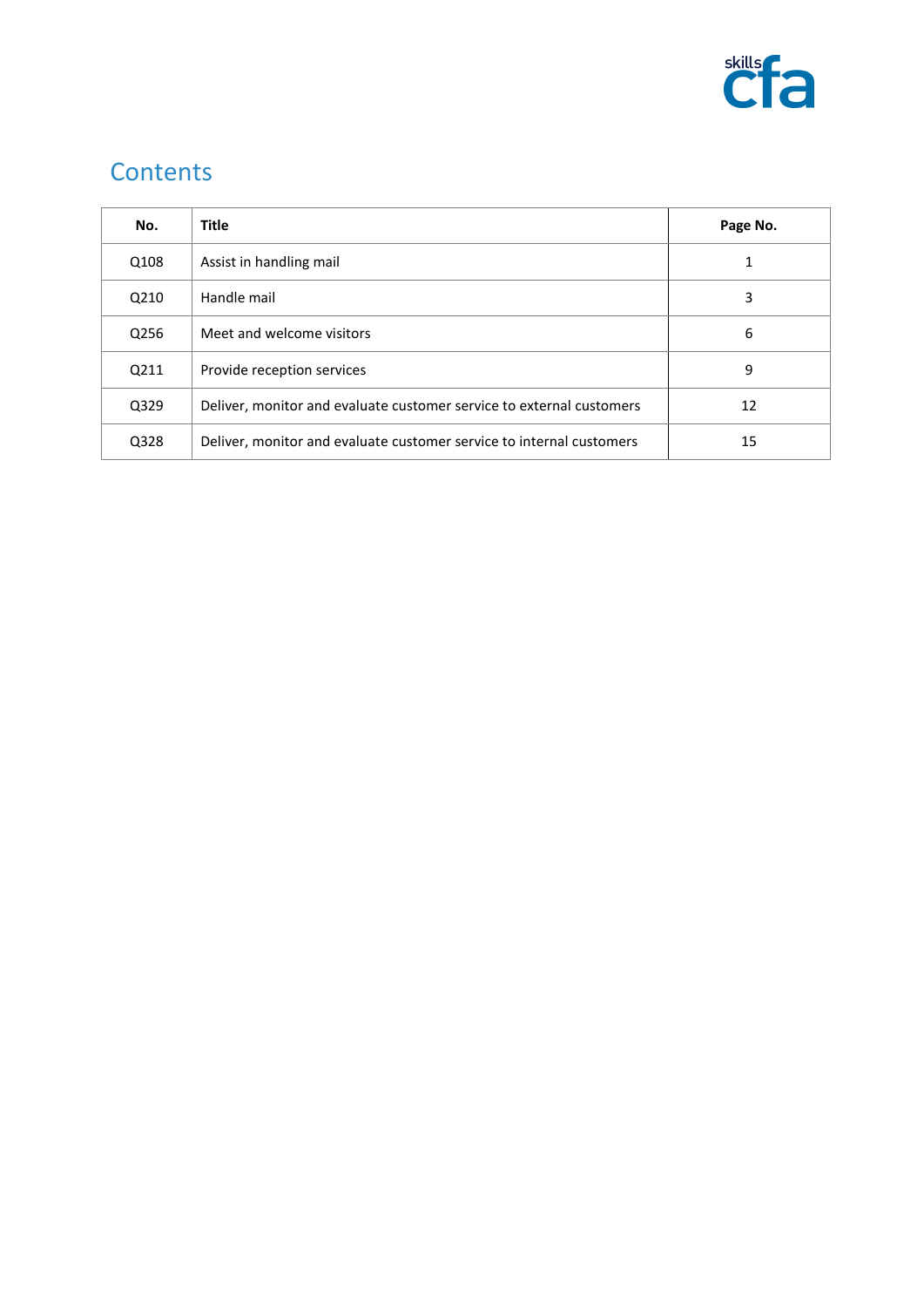

| <b>Title</b>                                                                                            | Assist in handling mail |                                                                                                                                                                                                                                                                                                                                                                                               |  |
|---------------------------------------------------------------------------------------------------------|-------------------------|-----------------------------------------------------------------------------------------------------------------------------------------------------------------------------------------------------------------------------------------------------------------------------------------------------------------------------------------------------------------------------------------------|--|
| <b>Skills CFA Unit</b><br>No.                                                                           | Q108                    |                                                                                                                                                                                                                                                                                                                                                                                               |  |
| <b>WBA Unit No.</b>                                                                                     | L/601/2455              |                                                                                                                                                                                                                                                                                                                                                                                               |  |
| <b>Level</b>                                                                                            | 1                       |                                                                                                                                                                                                                                                                                                                                                                                               |  |
| <b>Credit Value</b>                                                                                     | 2                       |                                                                                                                                                                                                                                                                                                                                                                                               |  |
| <b>GLH</b>                                                                                              | 10                      |                                                                                                                                                                                                                                                                                                                                                                                               |  |
| <b>Learning Outcomes</b>                                                                                |                         | <b>Assessment Criteria</b>                                                                                                                                                                                                                                                                                                                                                                    |  |
| The learner will                                                                                        |                         | The learner can                                                                                                                                                                                                                                                                                                                                                                               |  |
| 1. Know how to receive, distribute<br>and collect mail or packages to<br>meet organisational procedures |                         | 1.1 Describe the purpose of<br>receiving, distributing and<br>collecting mail or packages<br>within agreed timescales<br>1.2 State organisational procedures<br>for receiving, distributing and<br>collecting mail or packages<br>1.3 State the names, roles and<br>locations of individuals and<br>teams to whom mail is<br>distributed                                                      |  |
| 2. Know how to identify and refer<br>problems                                                           |                         | 2.1 State the problems that may<br>occur with mail and packages<br>2.2 State when to refer problems                                                                                                                                                                                                                                                                                           |  |
| 3. Be able to assist with receiving,<br>distributing and collecting mail<br>or packages                 |                         | 3.1 Assist with:<br>a) receiving and checking mail<br>or packages<br>b) sorting incoming mail or<br>packages<br>c) identifying and referring<br>unwanted junk mail or damaged<br>items<br>d) identifying and referring<br>suspicious items<br>e) distributing mail<br>f) collecting and sorting<br>outgoing mail<br>3.2 Refer any problems to the<br>appropriate colleague, if<br>appropriate |  |

| <b>Additional Information about the unit</b> |                                   |
|----------------------------------------------|-----------------------------------|
| Unit purpose and aim(s)                      | This unit is about assisting with |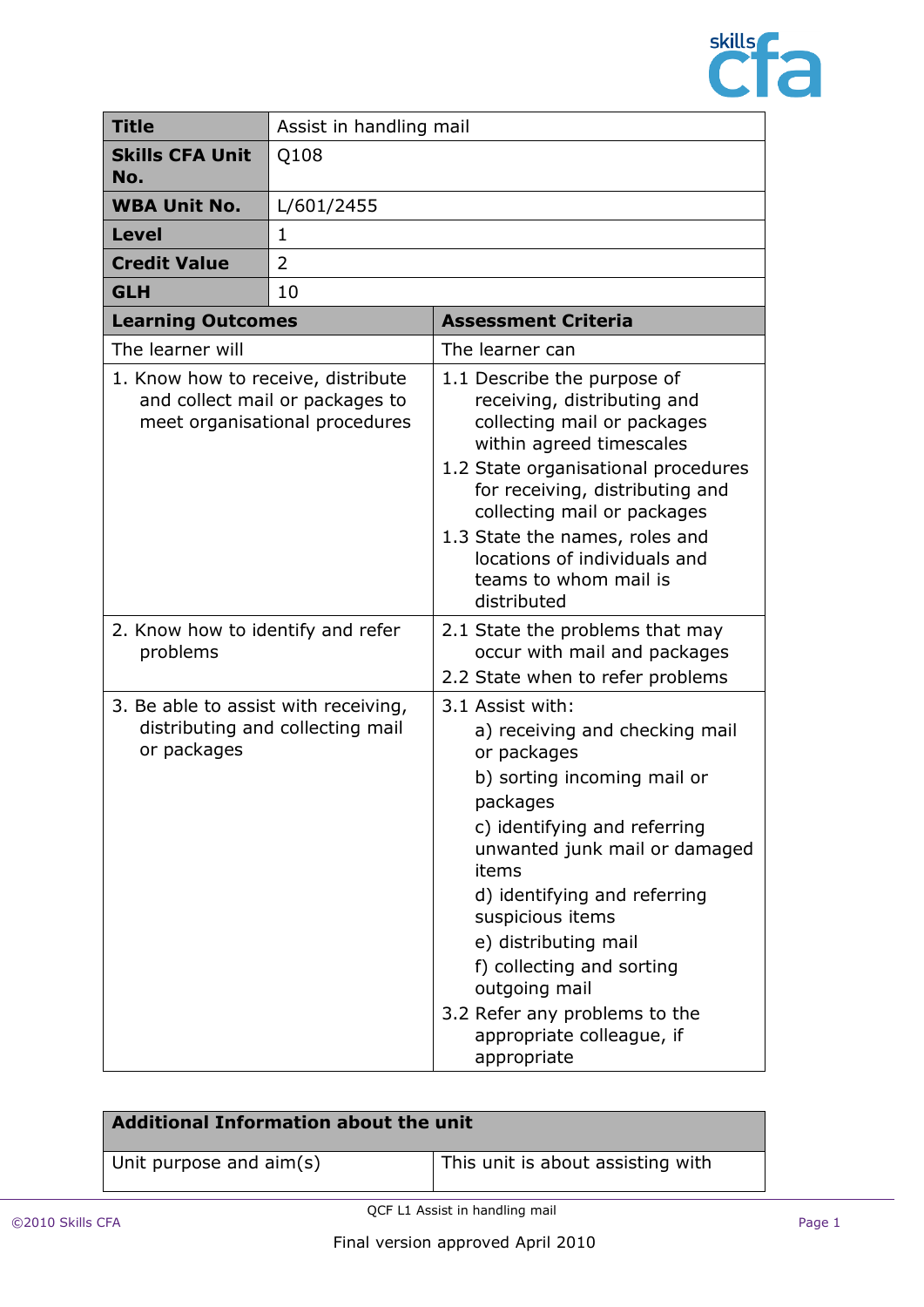

|                                                                                                                                                                     | receiving, distributing or collecting<br>internal and external mail or<br>packages. |
|---------------------------------------------------------------------------------------------------------------------------------------------------------------------|-------------------------------------------------------------------------------------|
| Unit expiry date                                                                                                                                                    | 31 December 2013                                                                    |
| Details of the relationship between<br>the unit and relevant national<br>occupational standards or other<br>professional standards or curricula<br>(if appropriate) | <b>Skills CFA</b>                                                                   |
| Assessment requirements or<br>quidance specified by a sector or<br>regulatory body (if appropriate)                                                                 | <b>Assessment Strategy</b>                                                          |
| Support for the unit from an SSC or<br>other appropriate body (if required)                                                                                         | <b>Skills CFA</b>                                                                   |
| Location of the unit within the<br>subject/sector classification system                                                                                             | 15. Business, Administration and<br>Law<br>15.2 Administration                      |
| Name of the organisation<br>submitting the unit                                                                                                                     | <b>Skills CFA</b>                                                                   |
| Availability for use                                                                                                                                                | Shared                                                                              |
| Unit available from                                                                                                                                                 | 1 August 2010                                                                       |
| Unit guided learning hours                                                                                                                                          | 10                                                                                  |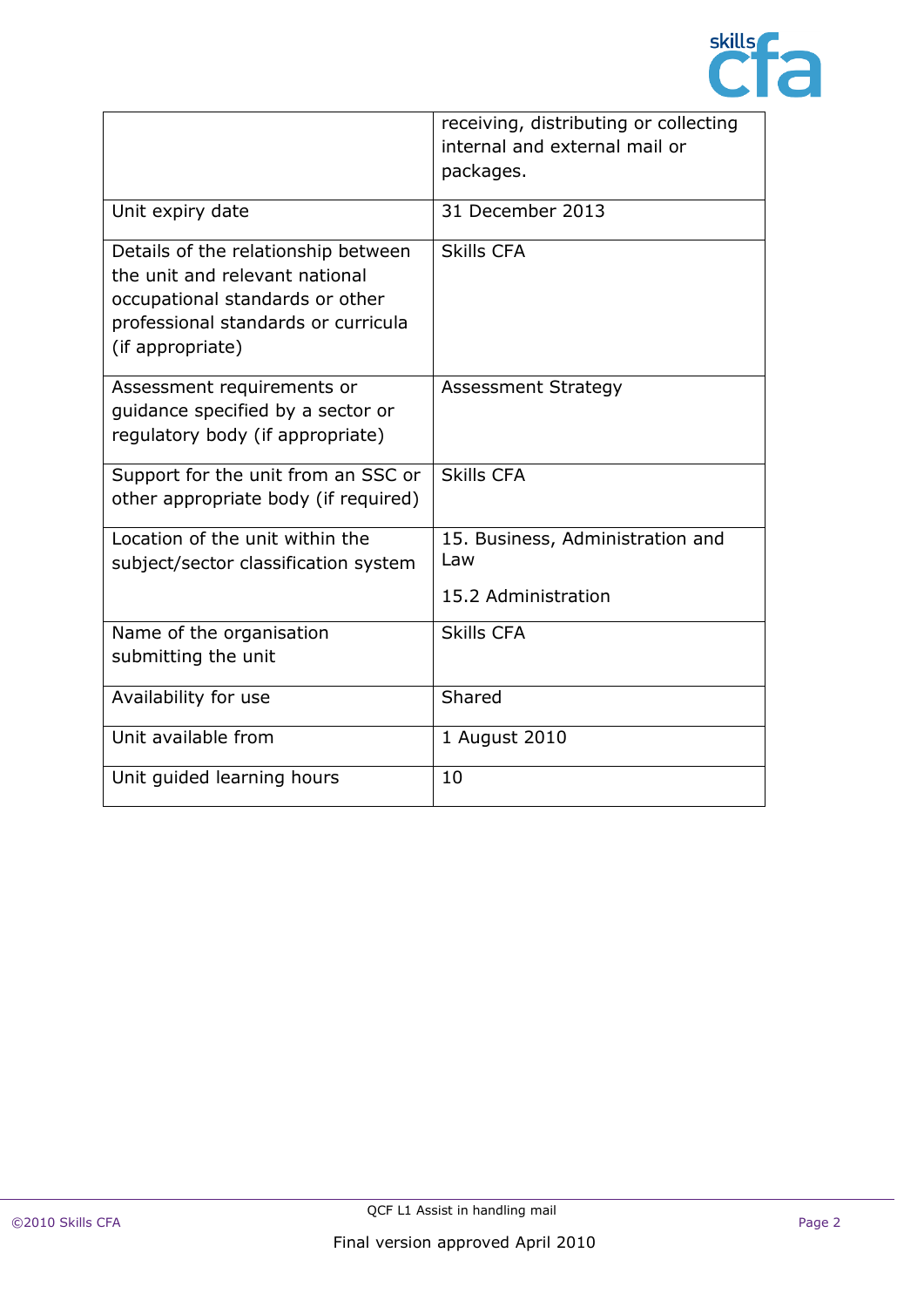

| <b>Title</b>                                                                   | Handle mail                       |                                                                                                                                                                                                                                                                                                                                                                                                                                                                                                                                                                                                                             |
|--------------------------------------------------------------------------------|-----------------------------------|-----------------------------------------------------------------------------------------------------------------------------------------------------------------------------------------------------------------------------------------------------------------------------------------------------------------------------------------------------------------------------------------------------------------------------------------------------------------------------------------------------------------------------------------------------------------------------------------------------------------------------|
| <b>Skills CFA Unit</b><br>No.                                                  | Q210                              |                                                                                                                                                                                                                                                                                                                                                                                                                                                                                                                                                                                                                             |
| <b>WBA Unit No.</b>                                                            | T/601/2479                        |                                                                                                                                                                                                                                                                                                                                                                                                                                                                                                                                                                                                                             |
| <b>Level</b>                                                                   | 2                                 |                                                                                                                                                                                                                                                                                                                                                                                                                                                                                                                                                                                                                             |
| <b>Credit Value</b>                                                            | 3                                 |                                                                                                                                                                                                                                                                                                                                                                                                                                                                                                                                                                                                                             |
| 17<br><b>GLH</b>                                                               |                                   |                                                                                                                                                                                                                                                                                                                                                                                                                                                                                                                                                                                                                             |
| <b>Learning Outcomes</b>                                                       |                                   | <b>Assessment Criteria</b>                                                                                                                                                                                                                                                                                                                                                                                                                                                                                                                                                                                                  |
| The learner will                                                               |                                   | The learner can                                                                                                                                                                                                                                                                                                                                                                                                                                                                                                                                                                                                             |
| 1. Understand security procedures<br>when handling mail or packages            |                                   | 1.1 Explain the purpose of security<br>procedures for handling mail or<br>packages<br>1.2 Give examples of security<br>procedures for handling mail in<br>organisation(s)                                                                                                                                                                                                                                                                                                                                                                                                                                                   |
| 2. Understand the range of<br>available internal and external<br>mail services |                                   | 2.1. Explain the purpose of<br>distributing and dispatching mail<br>to the correct recipient within<br>agreed timescales<br>2.2 State the organisational<br>structure and names, roles and<br>locations of individuals and<br>teams<br>2.3 Give examples of internal and<br>external mail services available<br>to organisations<br>2.4 Give reasons for selecting<br>internal and external mail<br>services<br>2.5 Describe the methods of<br>calculating postage charges for<br>mail or packages<br>2.6 Describe the types of problems<br>that may occur with incoming<br>and outgoing mail and how to<br>deal with these |
| 3. Be able to receive, distribute and                                          | collect internal mail or packages | 3.1 Receive, check and sort<br>incoming mail or packages<br>3.2 Identify and deal with unwanted<br>junk mail or damaged items<br>3.3 Identify and deal with<br>suspicious items<br>3.4 Distribute incoming mail or<br>packages                                                                                                                                                                                                                                                                                                                                                                                              |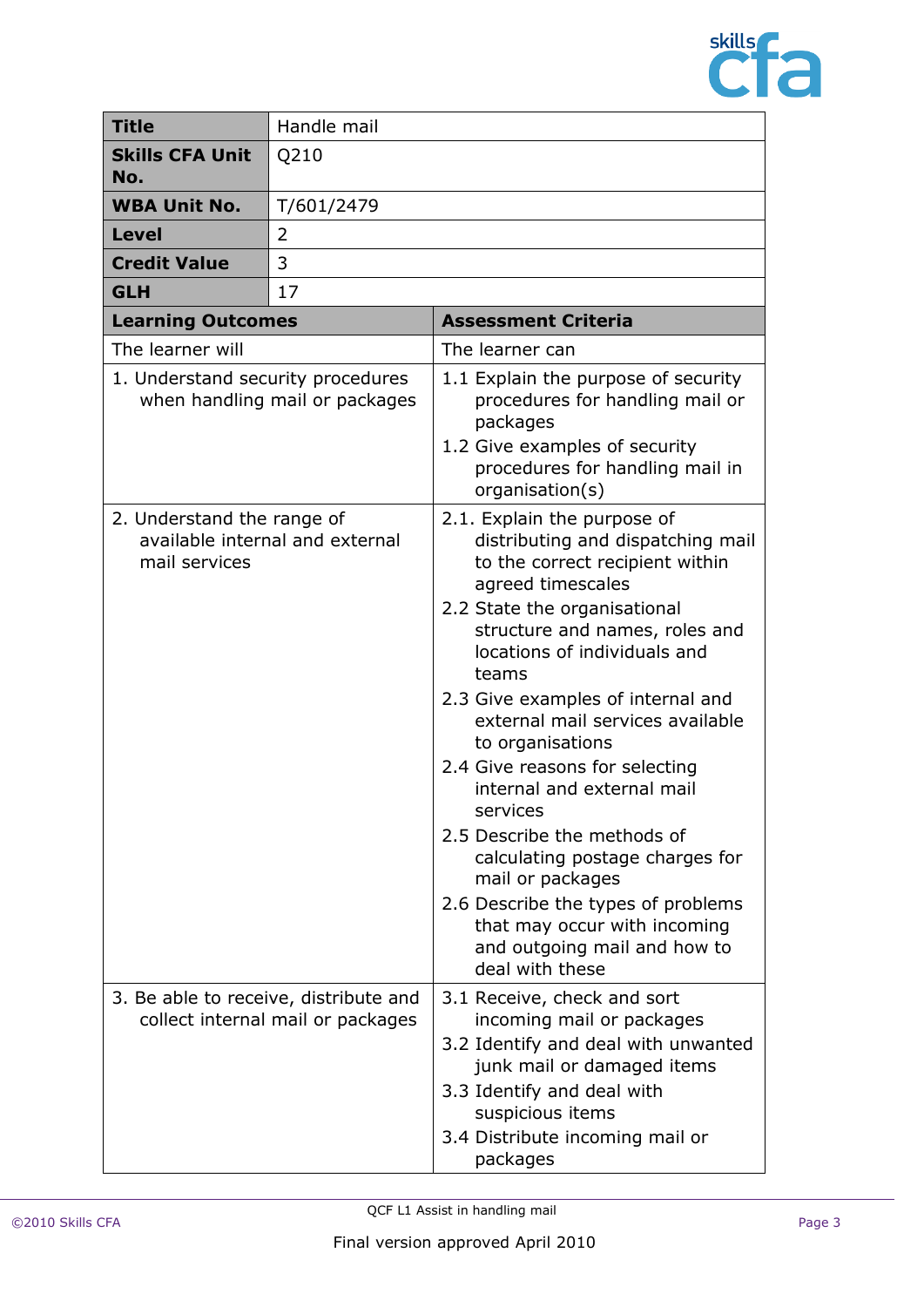

|                                                                                                   | 3.5 Collect, sort and prioritise<br>outgoing mail or packages                                                                                                                                                                                                                                                                                                                                                                                               |
|---------------------------------------------------------------------------------------------------|-------------------------------------------------------------------------------------------------------------------------------------------------------------------------------------------------------------------------------------------------------------------------------------------------------------------------------------------------------------------------------------------------------------------------------------------------------------|
| 4. Be able to follow procedures for<br>despatching mail or packages                               | 4.1 Identify best options for<br>despatching mail<br>4.2 Agree a cost for despatching<br>mail or packages<br>4.3 Arrange services to collect<br>outgoing mail or packages, if<br>required<br>4.4 Identify and prepare items for<br>urgent or special delivery,<br>where necessary<br>4.5 Calculate correct postage<br>charges for outgoing mail or<br>packages<br>4.6 Record postage costs<br>4.7 Despatch outgoing mail or<br>packages to agreed timescale |
| 5. Be able to resolve, report or refer<br>problems that may occur in<br>handling mail or packages | 5.1 Identify where a problem may<br>exist with incoming and<br>outgoing mail or packages<br>5.2 Resolve, report or refer<br>problems with incoming and<br>outgoing mail or packages                                                                                                                                                                                                                                                                         |

| <b>Additional Information about the unit</b>                                                                                                                        |                                                                                                                                  |  |
|---------------------------------------------------------------------------------------------------------------------------------------------------------------------|----------------------------------------------------------------------------------------------------------------------------------|--|
| Unit purpose and $aim(s)$                                                                                                                                           | This unit is about handling internal<br>and external mail and packages<br>within the service requirements of<br>an organisation. |  |
| Unit expiry date                                                                                                                                                    | 31 December 2013                                                                                                                 |  |
| Details of the relationship between<br>the unit and relevant national<br>occupational standards or other<br>professional standards or curricula<br>(if appropriate) | <b>Skills CFA</b>                                                                                                                |  |
| Assessment requirements or<br>quidance specified by a sector or<br>regulatory body (if appropriate)                                                                 | <b>Assessment Strategy</b>                                                                                                       |  |
| Support for the unit from an SSC or                                                                                                                                 | <b>Skills CFA</b>                                                                                                                |  |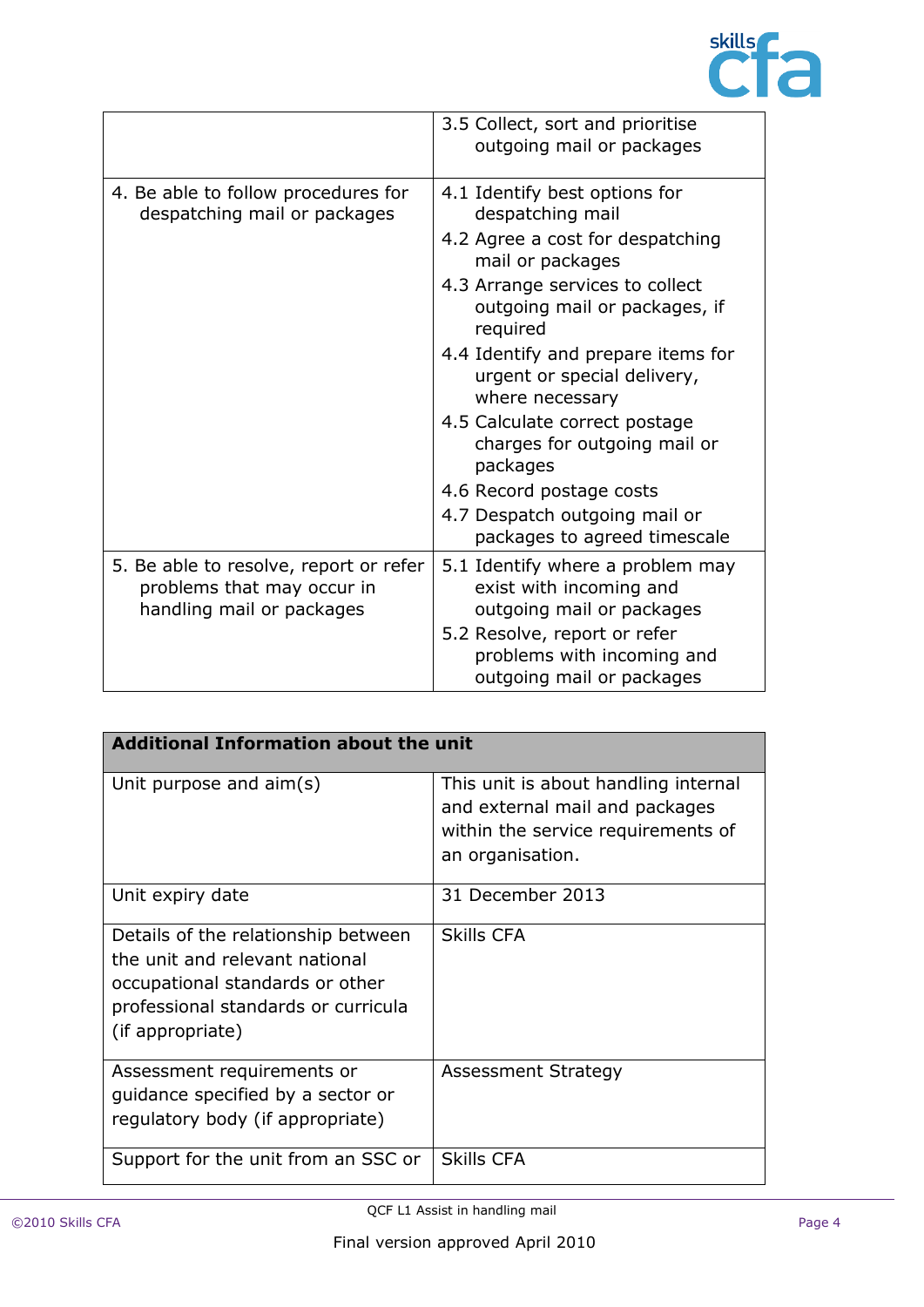

| other appropriate body (if required)                                    |                                         |
|-------------------------------------------------------------------------|-----------------------------------------|
| Location of the unit within the<br>subject/sector classification system | 15. Business, Administration and<br>Law |
|                                                                         | 15.2 Administration                     |
| Name of the organisation                                                | <b>Skills CFA</b>                       |
| submitting the unit                                                     |                                         |
| Availability for use                                                    | Shared                                  |
| Unit available from                                                     | 1 August 2010                           |
| Unit guided learning hours                                              | 17                                      |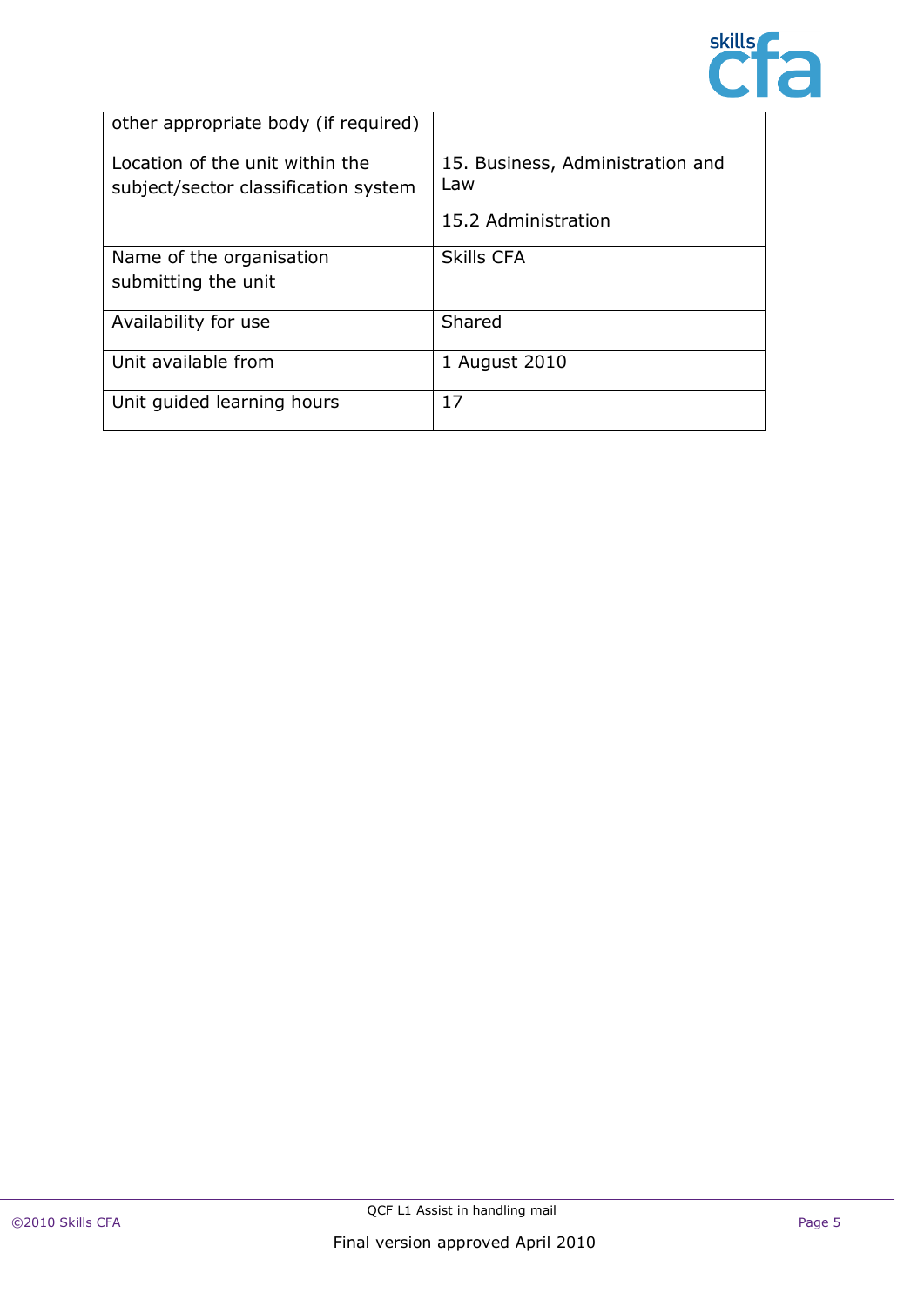

| <b>Title</b>                               | Meet and welcome visitors      |                                                                                                                                                                                                                                                                                                                                                                                                                                                                                                                                                                                                                                                                                                                                                                                                                                                                         |
|--------------------------------------------|--------------------------------|-------------------------------------------------------------------------------------------------------------------------------------------------------------------------------------------------------------------------------------------------------------------------------------------------------------------------------------------------------------------------------------------------------------------------------------------------------------------------------------------------------------------------------------------------------------------------------------------------------------------------------------------------------------------------------------------------------------------------------------------------------------------------------------------------------------------------------------------------------------------------|
| <b>Skills CFA Unit</b><br>No.              | Q256                           |                                                                                                                                                                                                                                                                                                                                                                                                                                                                                                                                                                                                                                                                                                                                                                                                                                                                         |
| <b>WBA Unit No.</b>                        | Y/601/2457                     |                                                                                                                                                                                                                                                                                                                                                                                                                                                                                                                                                                                                                                                                                                                                                                                                                                                                         |
| <b>Level</b>                               | 2                              |                                                                                                                                                                                                                                                                                                                                                                                                                                                                                                                                                                                                                                                                                                                                                                                                                                                                         |
| <b>Credit Value</b>                        | 3                              |                                                                                                                                                                                                                                                                                                                                                                                                                                                                                                                                                                                                                                                                                                                                                                                                                                                                         |
| <b>GLH</b>                                 | 23                             |                                                                                                                                                                                                                                                                                                                                                                                                                                                                                                                                                                                                                                                                                                                                                                                                                                                                         |
| <b>Learning Outcomes</b>                   |                                | <b>Assessment Criteria</b>                                                                                                                                                                                                                                                                                                                                                                                                                                                                                                                                                                                                                                                                                                                                                                                                                                              |
| The learner will                           |                                | The learner can                                                                                                                                                                                                                                                                                                                                                                                                                                                                                                                                                                                                                                                                                                                                                                                                                                                         |
| 1. Understand procedures for               | meeting and welcoming visitors | 1.1. Describe different reasons for<br>people visiting a business, their<br>requirements and how their<br>needs may be met<br>1.2 Explain the purpose of dealing<br>with visitors promptly and<br>courteously<br>1.3 Explain the purpose of<br>presenting a positive image of<br>self and the organisation<br>1.4 Explain the purpose of following<br>health, safety and security<br>procedures when dealing with<br>visitors, including own<br>responsibilities<br>1.5 Describe different types of<br>problems that may occur with<br>visitors including, conflict and<br>aggression<br>1.6 Describe ways of dealing with<br>different problems and when to<br>refer them to an appropriate<br>colleague<br>1.7 Explain the purpose of<br>communicating with visitors<br>1.8 Describe organisation structures<br>and communication channels<br>within the organisation |
| 2. Be able to meet and welcome<br>visitors |                                | 2.1 Greet visitor(s) and make them<br>feel welcome<br>2.2 Identify visitors and the reason<br>for their visit<br>2.3 Use the organisation's systems<br>to receive and record visitors,<br>as appropriate<br>2.4 Make sure visitors' needs are                                                                                                                                                                                                                                                                                                                                                                                                                                                                                                                                                                                                                           |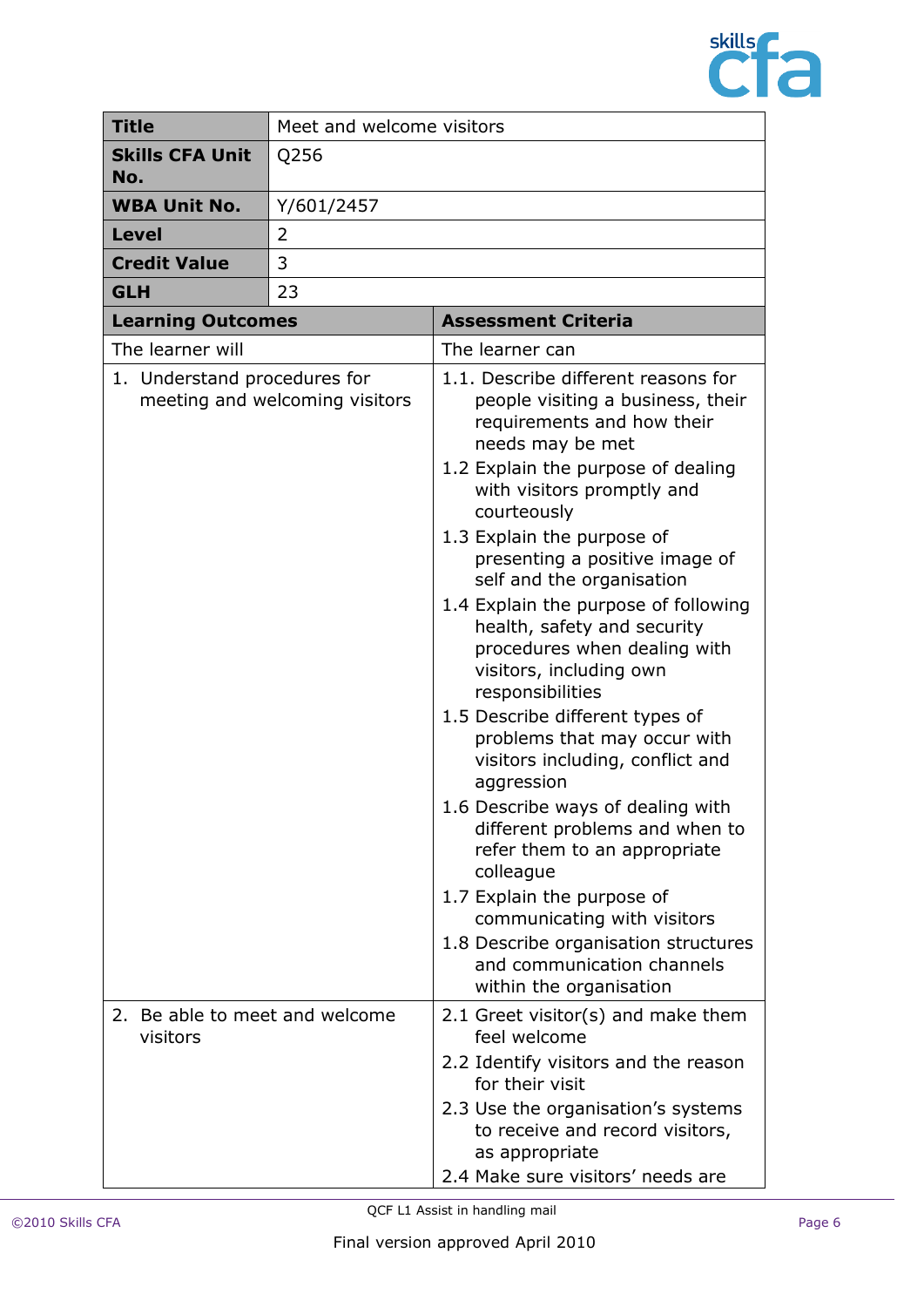

| met                                                                                                           |
|---------------------------------------------------------------------------------------------------------------|
| 2.5 Present positive image of self<br>and the organisation                                                    |
| 2.6 Follow health, safety and<br>security procedures, as required                                             |
| 2.7 Inform others of visitors' arrival,<br>as required, in line with<br>appropriate communication<br>channels |
| 2.8 Deal with any problems that<br>may occur, or refer problems to<br>the appropriate person                  |
| 2.9 Follow procedures for departing<br>visitors, as required                                                  |

| <b>Additional Information about the unit</b>                                                                                                                        |                                                                                                                                       |  |
|---------------------------------------------------------------------------------------------------------------------------------------------------------------------|---------------------------------------------------------------------------------------------------------------------------------------|--|
| Unit purpose and aim(s)                                                                                                                                             | This unit covers the procedures to<br>follow and hospitality to offer when<br>meeting and welcoming visitors to<br>business premises. |  |
| Unit expiry date                                                                                                                                                    | 31 December 2013                                                                                                                      |  |
| Details of the relationship between<br>the unit and relevant national<br>occupational standards or other<br>professional standards or curricula<br>(if appropriate) | <b>Skills CFA</b>                                                                                                                     |  |
| Assessment requirements or<br>guidance specified by a sector or<br>regulatory body (if appropriate)                                                                 | <b>Assessment Strategy</b>                                                                                                            |  |
| Support for the unit from an SSC or<br>other appropriate body (if required)                                                                                         | <b>Skills CFA</b>                                                                                                                     |  |
| Location of the unit within the<br>subject/sector classification system                                                                                             | 15. Business, Administration and<br>Law<br>15.2 Administration                                                                        |  |
| Name of the organisation<br>submitting the unit                                                                                                                     | <b>Skills CFA</b>                                                                                                                     |  |
| Availability for use                                                                                                                                                | Shared                                                                                                                                |  |
| Unit available from                                                                                                                                                 | 1 August 2010                                                                                                                         |  |

QCF L1 Assist in handling mail COLLASSIST IN NATIONAL TIME IN THE RESEARCH OF THE RESEARCH OF THE RESEARCH OF THE RESEARCH OF THE PAGE 7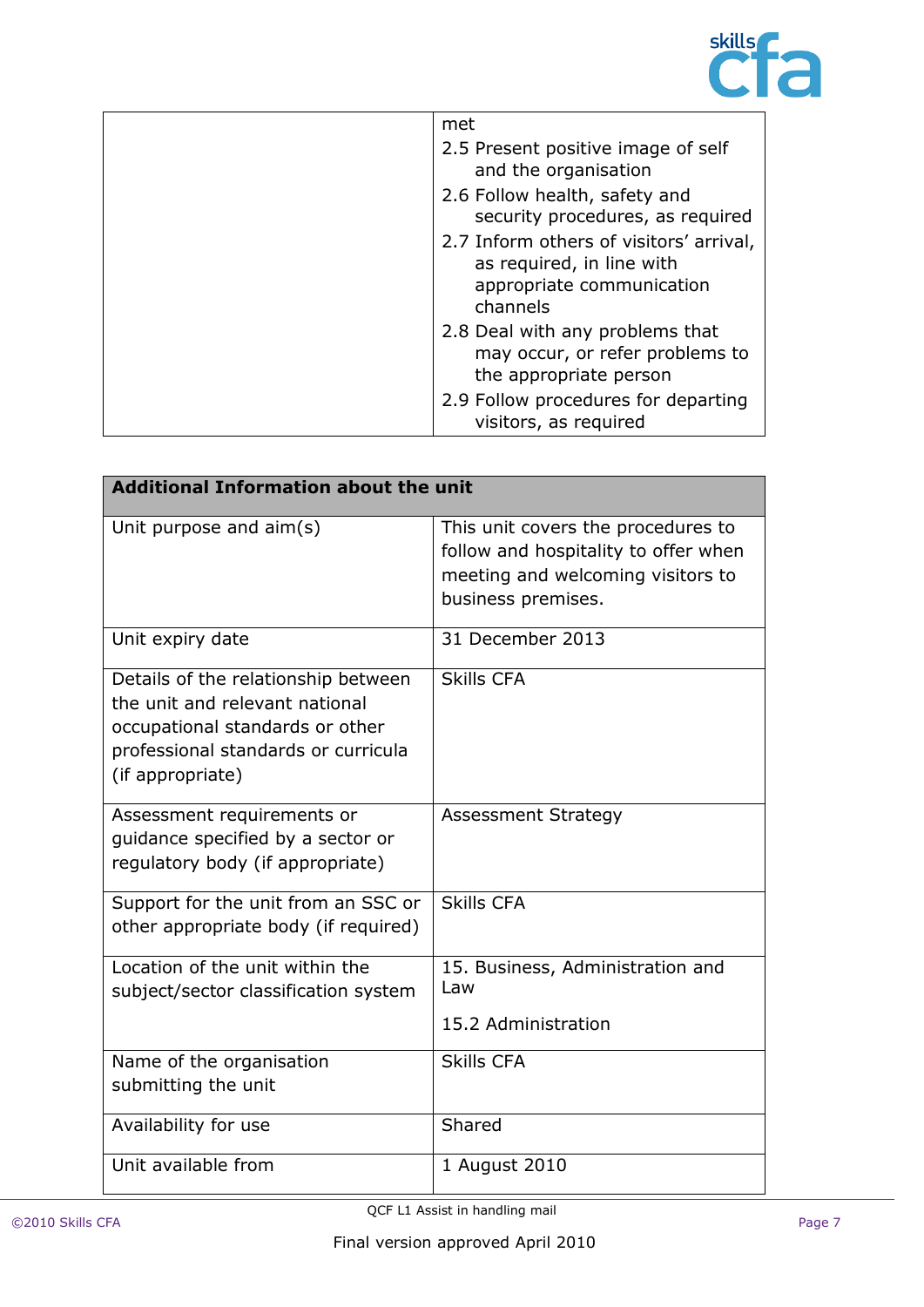

| Unit guided learning hours | -- |  |
|----------------------------|----|--|
|                            |    |  |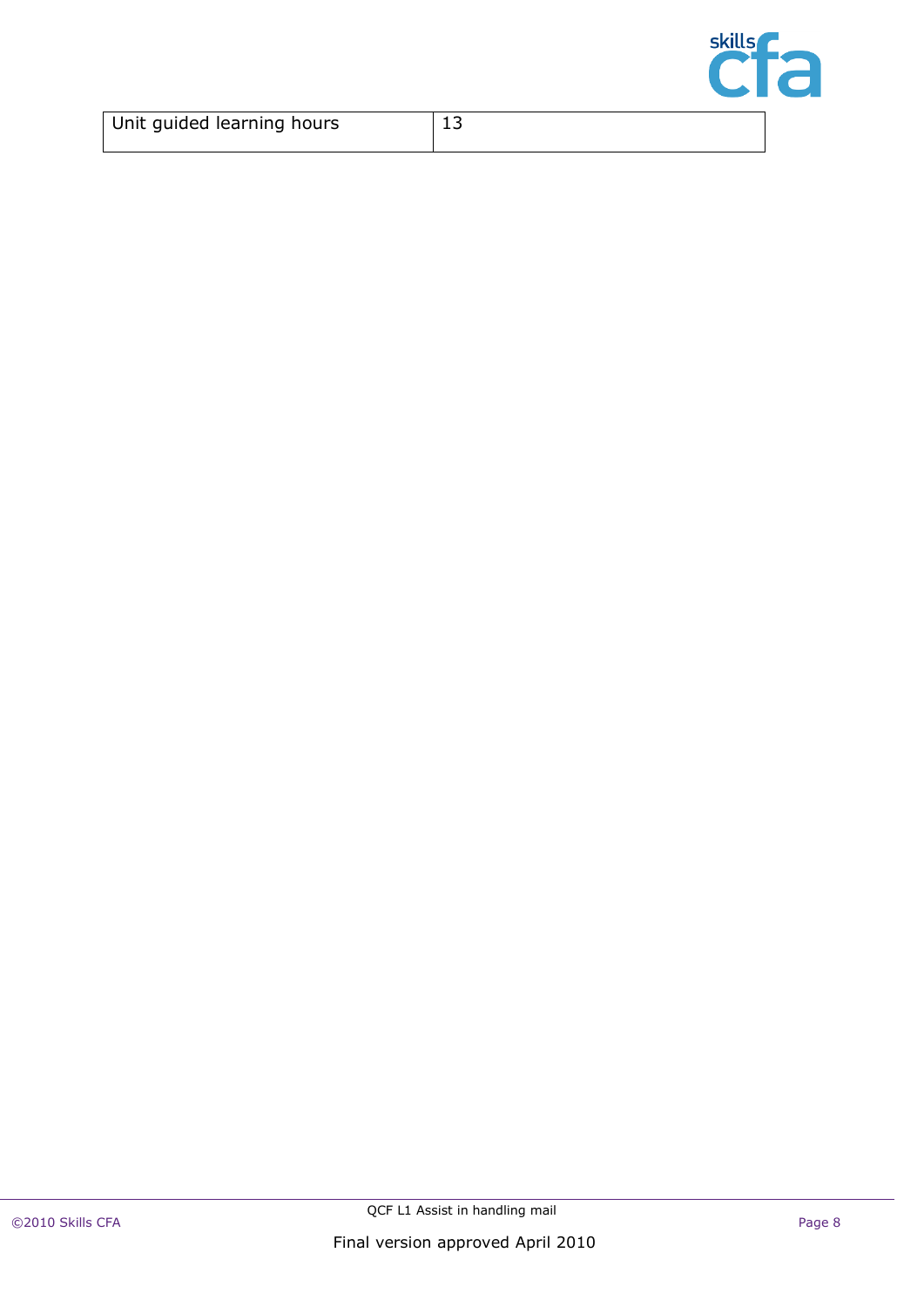

| <b>Title</b>                                                                        | Provide reception services |                                                                                                                                                                                                                                                                                                                                                                                                                                                                                                                                                                                                                                                                                                                                                                              |
|-------------------------------------------------------------------------------------|----------------------------|------------------------------------------------------------------------------------------------------------------------------------------------------------------------------------------------------------------------------------------------------------------------------------------------------------------------------------------------------------------------------------------------------------------------------------------------------------------------------------------------------------------------------------------------------------------------------------------------------------------------------------------------------------------------------------------------------------------------------------------------------------------------------|
| <b>Skills CFA Unit</b><br>No.                                                       | Q211                       |                                                                                                                                                                                                                                                                                                                                                                                                                                                                                                                                                                                                                                                                                                                                                                              |
| <b>WBA Unit No.</b>                                                                 | K/601/2480                 |                                                                                                                                                                                                                                                                                                                                                                                                                                                                                                                                                                                                                                                                                                                                                                              |
| <b>Level</b>                                                                        | 2                          |                                                                                                                                                                                                                                                                                                                                                                                                                                                                                                                                                                                                                                                                                                                                                                              |
| <b>Credit Value</b>                                                                 | 3                          |                                                                                                                                                                                                                                                                                                                                                                                                                                                                                                                                                                                                                                                                                                                                                                              |
| <b>GLH</b>                                                                          | 15                         |                                                                                                                                                                                                                                                                                                                                                                                                                                                                                                                                                                                                                                                                                                                                                                              |
| <b>Learning Outcomes</b>                                                            |                            | <b>Assessment Criteria</b>                                                                                                                                                                                                                                                                                                                                                                                                                                                                                                                                                                                                                                                                                                                                                   |
| The learner will                                                                    |                            | The learner can                                                                                                                                                                                                                                                                                                                                                                                                                                                                                                                                                                                                                                                                                                                                                              |
| 1. Understand the purpose of<br>reception services in a business<br>environment     |                            | 1.1 Explain the purpose of the<br>receptionist role as the first<br>point of contact between the<br>public / client and an<br>organisation<br>1.2 Explain the purpose of<br>presenting a positive image of<br>self and the organisation<br>1.3 Explain how to present a<br>positive image of self and the<br>organisation                                                                                                                                                                                                                                                                                                                                                                                                                                                    |
| 2. Understand the procedures to be<br>followed when providing<br>reception services |                            | 2.1 Describe the structure and lines<br>of communication in an<br>organisation<br>2.2 Explain how the structure in an<br>organisation affects lines of<br>communication<br>2.3 Explain the purpose of entry,<br>departure, security and<br>confidentiality procedures,<br>including own responsibilities<br>2.4 Explain how to carry out entry,<br>departure, security and<br>confidentiality procedures in a<br>reception area<br>2.5 Explain the purpose of health<br>and safety procedures when<br>providing a reception service,<br>including own responsibilities<br>2.6 Explain how to carry out health<br>and safety procedures in a<br>reception area<br>2.7 Describe the emergency<br>procedures and your role within<br>them<br>2.8 Describe the types of problems |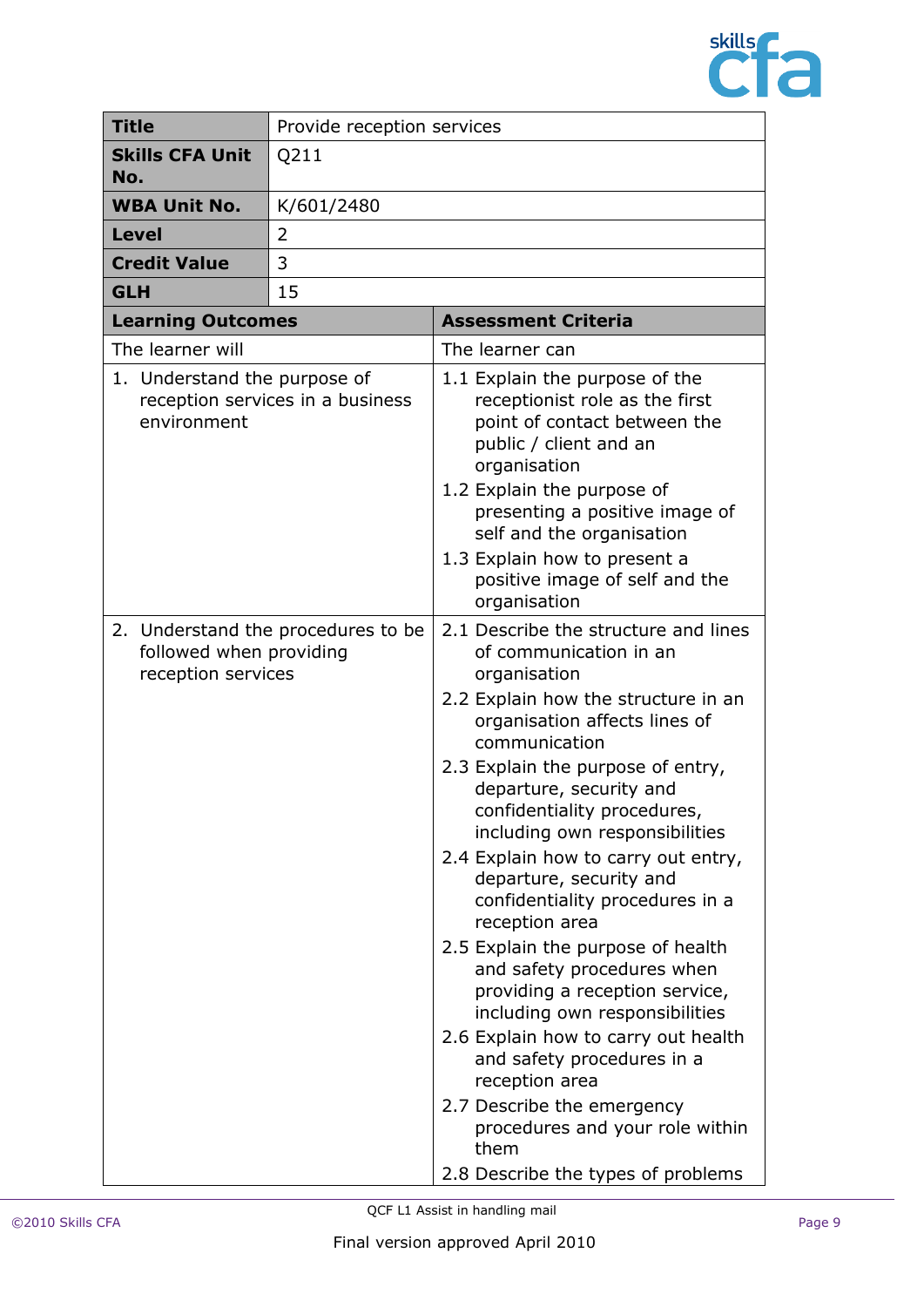

|                                                                                  | that may occur with visitors<br>including, conflict and<br>aggression<br>2.9 Explain ways of dealing with<br>problems and when to refer<br>them to an appropriate<br>colleague                                                                                                                                                                                                                                                                                                                                                                                                                                                                                                                                                                                                |
|----------------------------------------------------------------------------------|-------------------------------------------------------------------------------------------------------------------------------------------------------------------------------------------------------------------------------------------------------------------------------------------------------------------------------------------------------------------------------------------------------------------------------------------------------------------------------------------------------------------------------------------------------------------------------------------------------------------------------------------------------------------------------------------------------------------------------------------------------------------------------|
| 3. Understand ways of improving<br>reception services and<br>developing own role | 3.1 Explain the purpose of<br>suggesting ideas for improving a<br>reception area<br>3.2 Explain the purpose of carrying<br>out additional duties, if<br>applicable, and give examples                                                                                                                                                                                                                                                                                                                                                                                                                                                                                                                                                                                         |
| 4. Provide a reception service                                                   | 4.1 Present a positive image of self<br>and the organisation<br>4.2 Provide individuals with<br>requested information and other<br>useful information, within<br>guidelines on confidentiality<br>4.3 Follow entry and exit security<br>procedures, if required<br>4.4 Follow relevant health and<br>safety procedures<br>4.5 Deal with problems that may<br>occur, if necessary<br>4.6 Refer problems, as required<br>4.7 Make sure a reception area<br>gives a positive image of the<br>organisation<br>4.8 Make suggestions for improving<br>a reception area, as required<br>4.9 Follow organisational<br>procedures in the event of an<br>accident or emergency, as<br>required<br>4.10 Look for and complete<br>additional task(s) during quiet<br>periods, as required |

| <b>Additional Information about the unit</b> |                                                                                                                                     |
|----------------------------------------------|-------------------------------------------------------------------------------------------------------------------------------------|
| Unit purpose and aim(s)                      | This unit is about providing a<br>reception service in a business<br>environment, acting as the first<br>point of contact between a |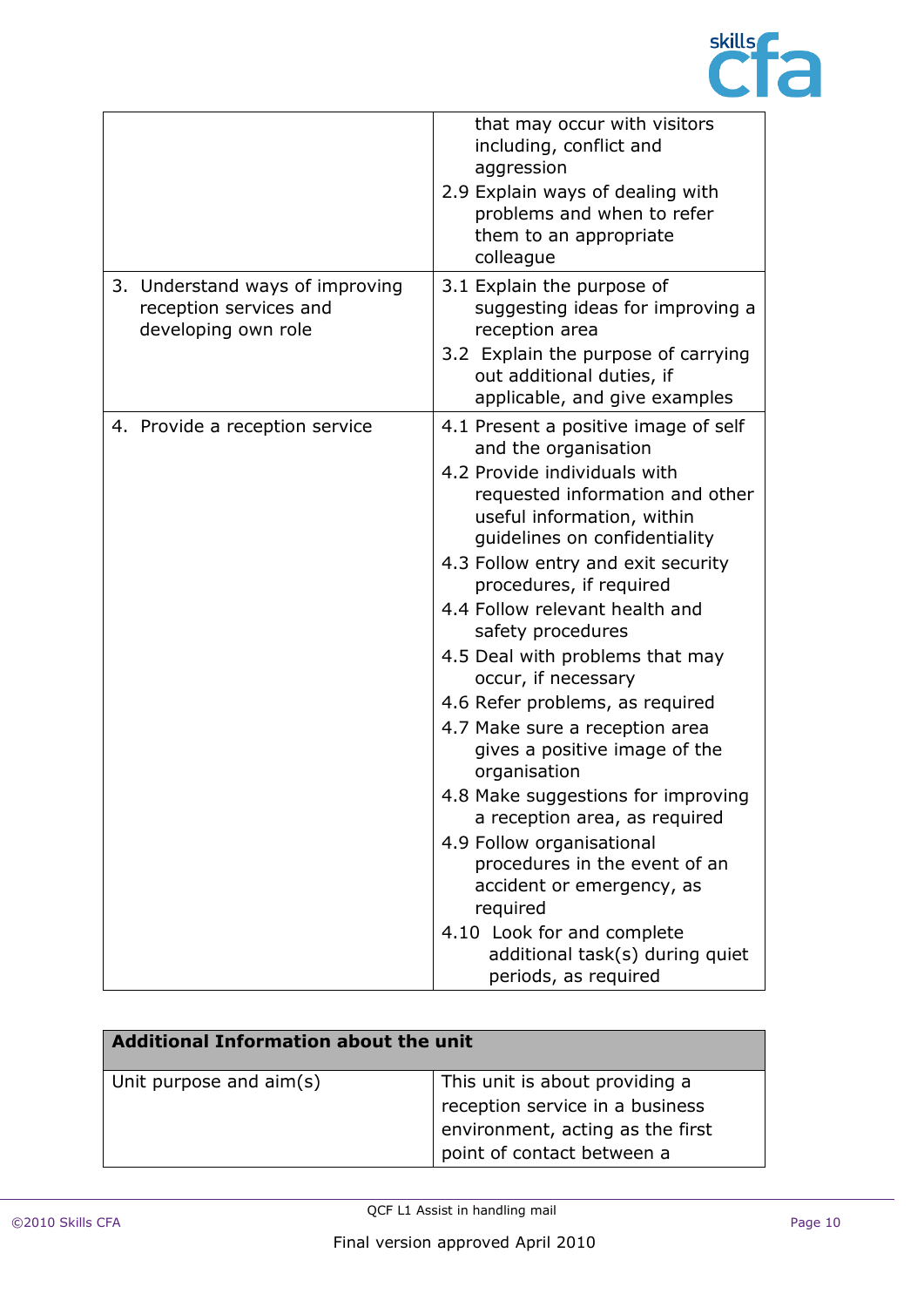

|                                                                                                                                                                     | business, its clients and the public.                          |
|---------------------------------------------------------------------------------------------------------------------------------------------------------------------|----------------------------------------------------------------|
| Unit expiry date                                                                                                                                                    | 31 December 2013                                               |
| Details of the relationship between<br>the unit and relevant national<br>occupational standards or other<br>professional standards or curricula<br>(if appropriate) | <b>Skills CFA</b>                                              |
| Assessment requirements or<br>quidance specified by a sector or<br>regulatory body (if appropriate)                                                                 | <b>Assessment Strategy</b>                                     |
| Support for the unit from an SSC or<br>other appropriate body (if required)                                                                                         | <b>Skills CFA</b>                                              |
| Location of the unit within the<br>subject/sector classification system                                                                                             | 15. Business, Administration and<br>Law<br>15.2 Administration |
| Name of the organisation<br>submitting the unit                                                                                                                     | <b>Skills CFA</b>                                              |
| Availability for use                                                                                                                                                | Shared                                                         |
| Unit available from                                                                                                                                                 | 1 August 2010                                                  |
| Unit guided learning hours                                                                                                                                          | 15                                                             |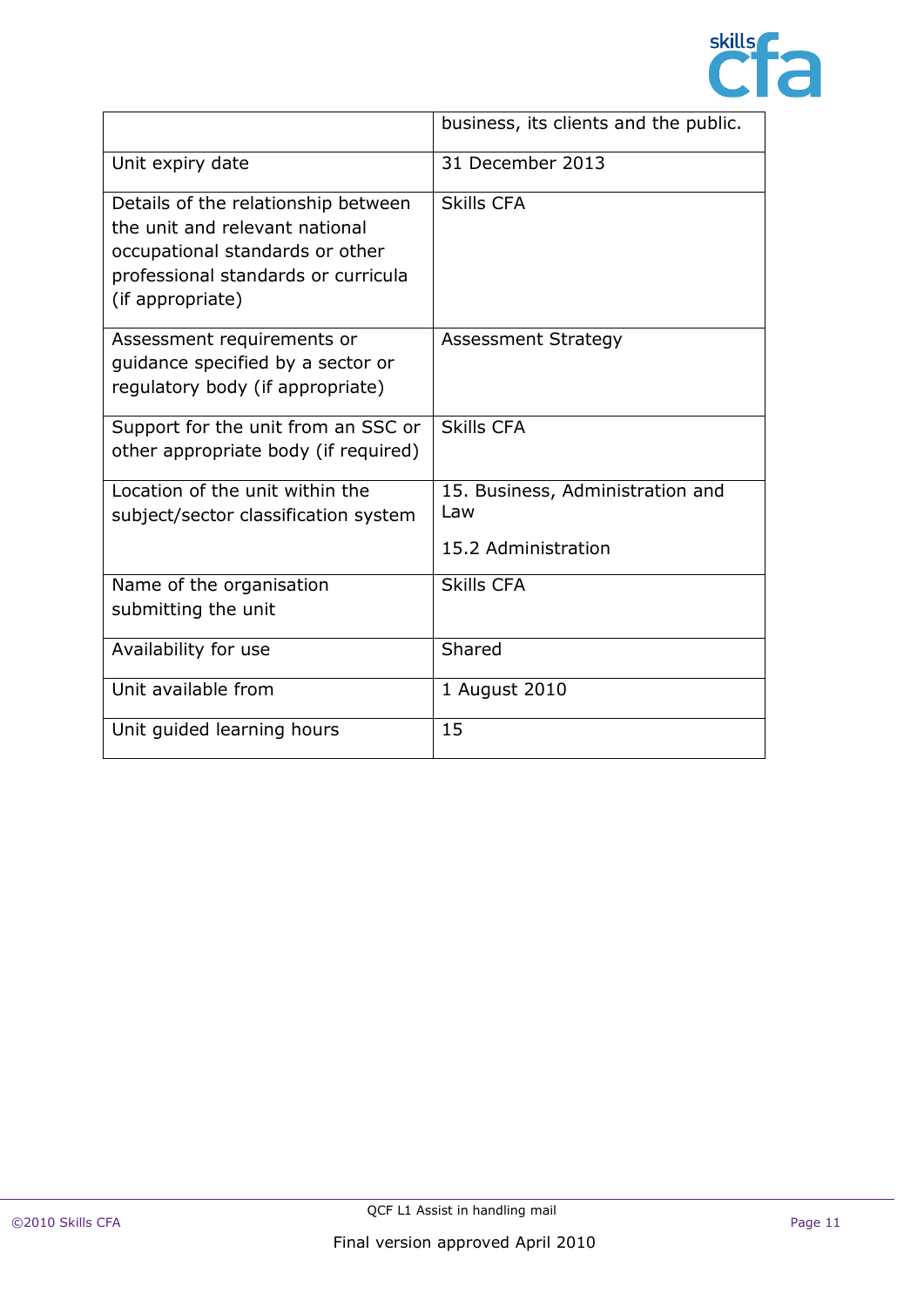

| <b>Title</b>                                                                    |                                                                           | Deliver, monitor and evaluate customer service to<br>external customers |                                                                                                                                                                                                                                                                                                                                               |
|---------------------------------------------------------------------------------|---------------------------------------------------------------------------|-------------------------------------------------------------------------|-----------------------------------------------------------------------------------------------------------------------------------------------------------------------------------------------------------------------------------------------------------------------------------------------------------------------------------------------|
| No.                                                                             | <b>Skills CFA Unit</b>                                                    | Q329                                                                    |                                                                                                                                                                                                                                                                                                                                               |
|                                                                                 | <b>WBA Unit No.</b>                                                       | F/601/2551                                                              |                                                                                                                                                                                                                                                                                                                                               |
|                                                                                 | <b>Level</b>                                                              | 3                                                                       |                                                                                                                                                                                                                                                                                                                                               |
|                                                                                 | <b>Credit Value</b>                                                       | 3                                                                       |                                                                                                                                                                                                                                                                                                                                               |
| <b>GLH</b>                                                                      |                                                                           | 12                                                                      |                                                                                                                                                                                                                                                                                                                                               |
|                                                                                 | <b>Learning Outcomes</b>                                                  |                                                                         | <b>Assessment Criteria</b>                                                                                                                                                                                                                                                                                                                    |
|                                                                                 | The learner will                                                          |                                                                         | The learner can                                                                                                                                                                                                                                                                                                                               |
|                                                                                 | 1. Understand the meaning of<br>external customers                        |                                                                         | 1.1 Describe what is meant by<br>external customers                                                                                                                                                                                                                                                                                           |
| 2. Know the types of products and<br>services relevant to external<br>customers |                                                                           |                                                                         | 2.1. Describe the products and<br>services offered by the<br>organisation to external<br>customers                                                                                                                                                                                                                                            |
|                                                                                 | 3. Understand how to deliver<br>exceeds external customer<br>expectations | customer service that meets or                                          | 3.1 Explain the purpose and value<br>of identifying customer needs<br>and expectations<br>3.2 Explain why customer service<br>must meet or exceed customer<br>expectations<br>3.3 Explain the value of meeting or<br>exceeding customer<br>expectations<br>3.4 Explain the purpose and value<br>of building positive working<br>relationships |
|                                                                                 | 4. Understand the purpose of<br>customers                                 | quality standards and timescales<br>for customer service to external    | 4.1 Identify quality standards for<br>own organisation and work<br>4.2 Explain the value of agreeing<br>quality standards and<br>timescales<br>4.3 Explain how to set and meet<br>quality standards and<br>timescales with external<br>customers                                                                                              |
|                                                                                 | 5. Understand how to deal with<br>external customers                      | customer service problems for                                           | 5.1 Describe the types of problems<br>that external customers may<br>have<br>5.2 Explain the consequences of not<br>meeting external customer<br>needs and expectations<br>5.3 Explain ways of dealing with                                                                                                                                   |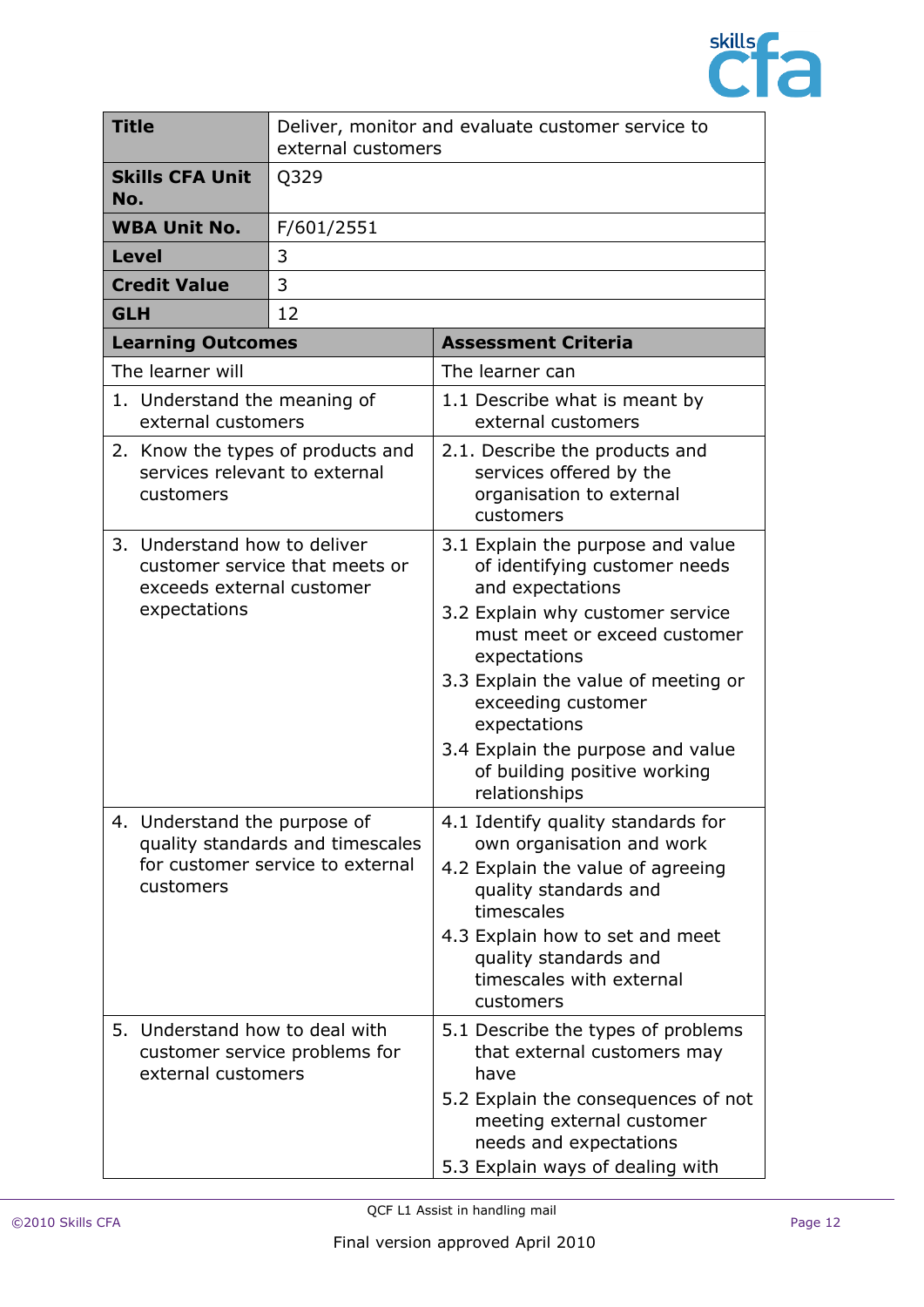

|                                                                       |                                                                                                    | external customer services<br>problems<br>5.4 Explain the purpose and value<br>of a complaints procedure              |
|-----------------------------------------------------------------------|----------------------------------------------------------------------------------------------------|-----------------------------------------------------------------------------------------------------------------------|
|                                                                       | 6. Understand how to monitor and<br>evaluate external customer<br>service and the benefits of this | 6.1 Explain the purpose and<br>benefits of monitoring external<br>customer satisfaction and how to<br>do so           |
|                                                                       |                                                                                                    | 6.2 Describe techniques for<br>collecting and evaluating<br>external customer feedback<br>6.3 Explain the benefits of |
|                                                                       |                                                                                                    | continuous improvement                                                                                                |
|                                                                       | 7. Be able to build positive working<br>relationships with external<br>customers                   | 7.1 Identify external customers<br>7.2 Confirm external customer<br>needs in terms of products and<br>services        |
|                                                                       |                                                                                                    | 7.3 Confirm external customer<br>needs in terms of quality<br>standards and timescales                                |
|                                                                       |                                                                                                    | 7.4 Agree procedures to be followed<br>if external customer needs are<br>not met                                      |
|                                                                       | 8. Be able to deliver external<br>customer services to agreed<br>quality standards and timescales  | 8.1 Provide external customer<br>service(s) to agreed quality<br>standards                                            |
|                                                                       |                                                                                                    | 8.2 Provide external customer<br>service(s) to agreed timescales                                                      |
|                                                                       |                                                                                                    | 8.3 Check external customer needs<br>and expectations have been met                                                   |
|                                                                       | 9. Be able to deal with customer<br>service problems and complaints                                | 9.1 Follow procedures, within<br>agreed timescale, to                                                                 |
|                                                                       | for external customers                                                                             | a) process problems and<br>complaints                                                                                 |
|                                                                       |                                                                                                    | b) resolve problems and<br>complaints                                                                                 |
|                                                                       |                                                                                                    | c) refer problems and<br>complaints, where necessary                                                                  |
| 10. Be able to monitor and evaluate<br>services to external customers |                                                                                                    | 10.1 Obtain and record external<br>customer feedback                                                                  |
|                                                                       |                                                                                                    | 10.2 Analyse and evaluate external<br>customer feedback                                                               |
|                                                                       |                                                                                                    | 10.3 Take actions that will lead to<br>improvement in service(s) to<br>external customers                             |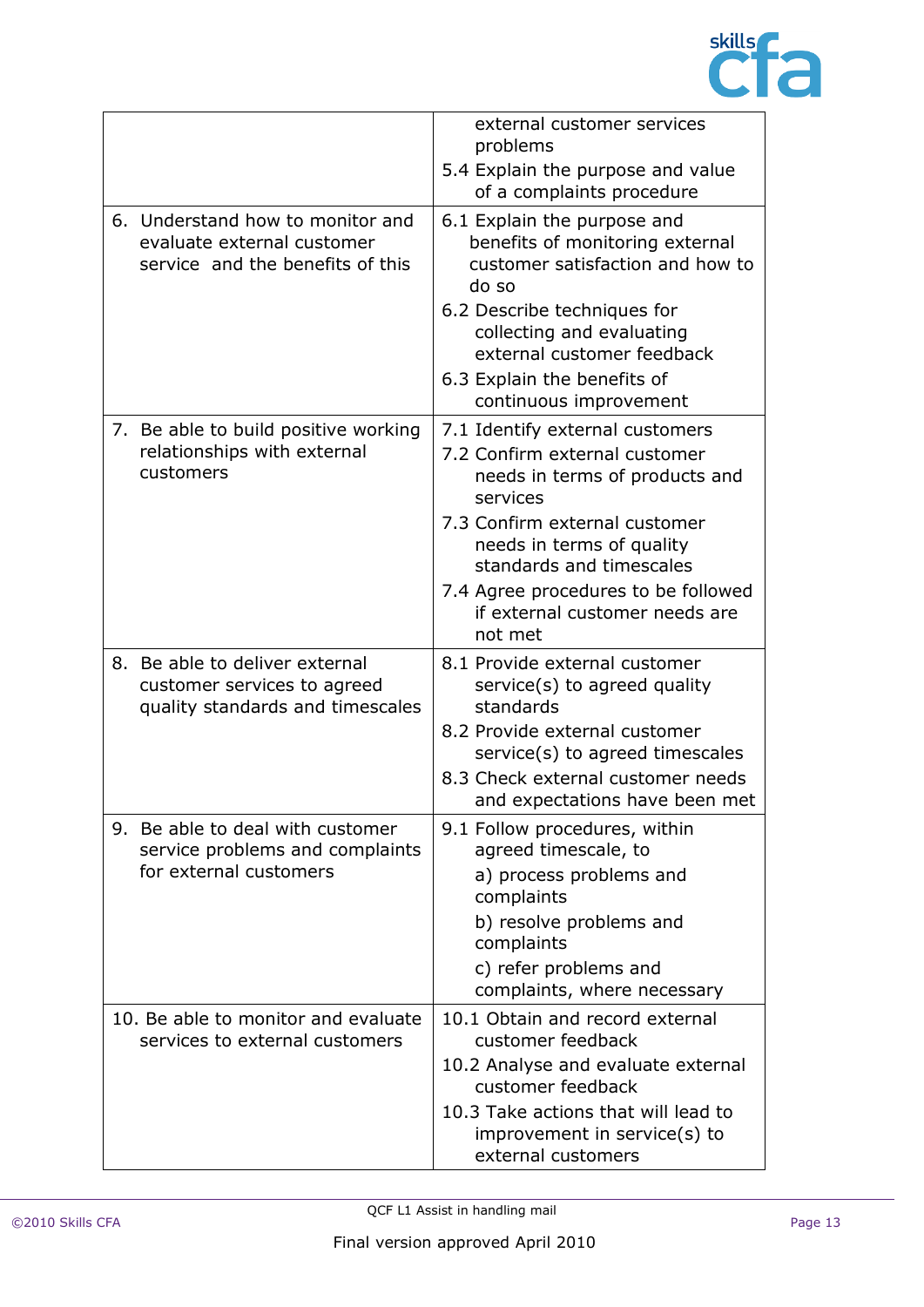

## **Additional Information about the unit**

| Unit purpose and aim(s)                                                                                                                                             | This unit is about providing and<br>continuously improving customer<br>services to external customers. |
|---------------------------------------------------------------------------------------------------------------------------------------------------------------------|--------------------------------------------------------------------------------------------------------|
| Unit expiry date                                                                                                                                                    | 31 December 2013                                                                                       |
| Details of the relationship between<br>the unit and relevant national<br>occupational standards or other<br>professional standards or curricula<br>(if appropriate) | <b>Skills CFA</b>                                                                                      |
| Assessment requirements or<br>quidance specified by a sector or<br>regulatory body (if appropriate)                                                                 | <b>Assessment Strategy</b>                                                                             |
| Support for the unit from an SSC or<br>other appropriate body (if required)                                                                                         | <b>Skills CFA</b>                                                                                      |
| Location of the unit within the<br>subject/sector classification system                                                                                             | 15. Business, Administration and<br>Law                                                                |
|                                                                                                                                                                     | 15.2 Administration                                                                                    |
| Name of the organisation<br>submitting the unit                                                                                                                     | <b>Skills CFA</b>                                                                                      |
| Availability for use                                                                                                                                                | Shared                                                                                                 |
| Unit available from                                                                                                                                                 | 1 August 2010                                                                                          |
| Unit guided learning hours                                                                                                                                          | 12                                                                                                     |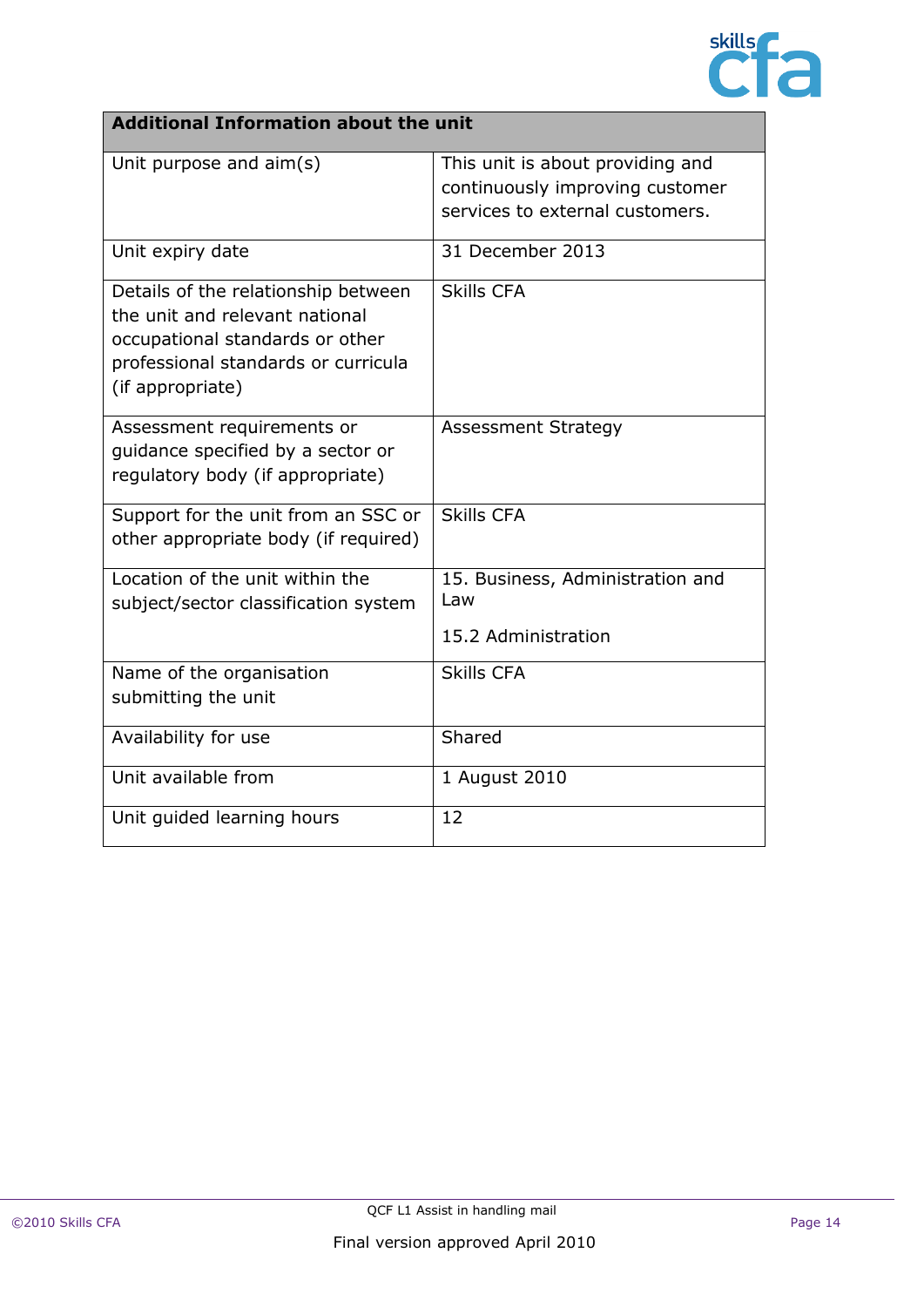

|            | <b>Title</b>                                                                    | Deliver, monitor and evaluate customer service to<br>internal customers |                                                                                                                                                                                                                                                                                                                                                                          |
|------------|---------------------------------------------------------------------------------|-------------------------------------------------------------------------|--------------------------------------------------------------------------------------------------------------------------------------------------------------------------------------------------------------------------------------------------------------------------------------------------------------------------------------------------------------------------|
| No.        | <b>Skills CFA Unit</b>                                                          | Q328                                                                    |                                                                                                                                                                                                                                                                                                                                                                          |
|            | <b>WBA Unit No.</b>                                                             | A/601/2550                                                              |                                                                                                                                                                                                                                                                                                                                                                          |
|            | <b>Level</b>                                                                    | 3                                                                       |                                                                                                                                                                                                                                                                                                                                                                          |
|            | <b>Credit Value</b>                                                             | 3                                                                       |                                                                                                                                                                                                                                                                                                                                                                          |
| <b>GLH</b> |                                                                                 | 12                                                                      |                                                                                                                                                                                                                                                                                                                                                                          |
|            | <b>Learning Outcomes</b>                                                        |                                                                         | <b>Assessment Criteria</b>                                                                                                                                                                                                                                                                                                                                               |
|            | The learner will                                                                |                                                                         | The learner can                                                                                                                                                                                                                                                                                                                                                          |
|            | 1. Understand the meaning of<br>internal customer                               |                                                                         | 1.1 Describe what is meant by<br>internal customers                                                                                                                                                                                                                                                                                                                      |
|            | 2. Know the types of products and<br>services relevant to internal<br>customers |                                                                         | 2.1 Describe the products and<br>services offered by own<br>organisation to internal<br>customers                                                                                                                                                                                                                                                                        |
|            | 3. Understand how to deliver<br>exceeds internal customer<br>expectations       | customer service that meets or                                          | 3.1 Explain the purpose and value<br>of identifying internal customer<br>needs and expectations<br>3.2 Explain why customer service<br>must meet or exceed internal<br>customer expectations<br>3.3 Explain the value of meeting or<br>exceeding internal customer<br>expectations<br>3.4 Explain the purpose and value<br>of building positive working<br>relationships |
|            | 4. Understand the purpose of                                                    | quality standards and timescales<br>for delivering customer service     | 4.1 Identify quality standards for<br>own organisation and work<br>4.2 Explain the value of agreeing<br>quality standards and<br>timescales<br>4.3 Explain how to set and meet<br>quality standards and<br>timescales with internal<br>customers                                                                                                                         |
|            | 5. Understand how to deal with<br>internal customer service<br>problems         |                                                                         | 5.1 Describe the types of problems<br>that internal customers may<br>have<br>5.2 Explain ways of dealing with<br>problems<br>5.3 Explain the purpose and value<br>of a complaints procedure, if                                                                                                                                                                          |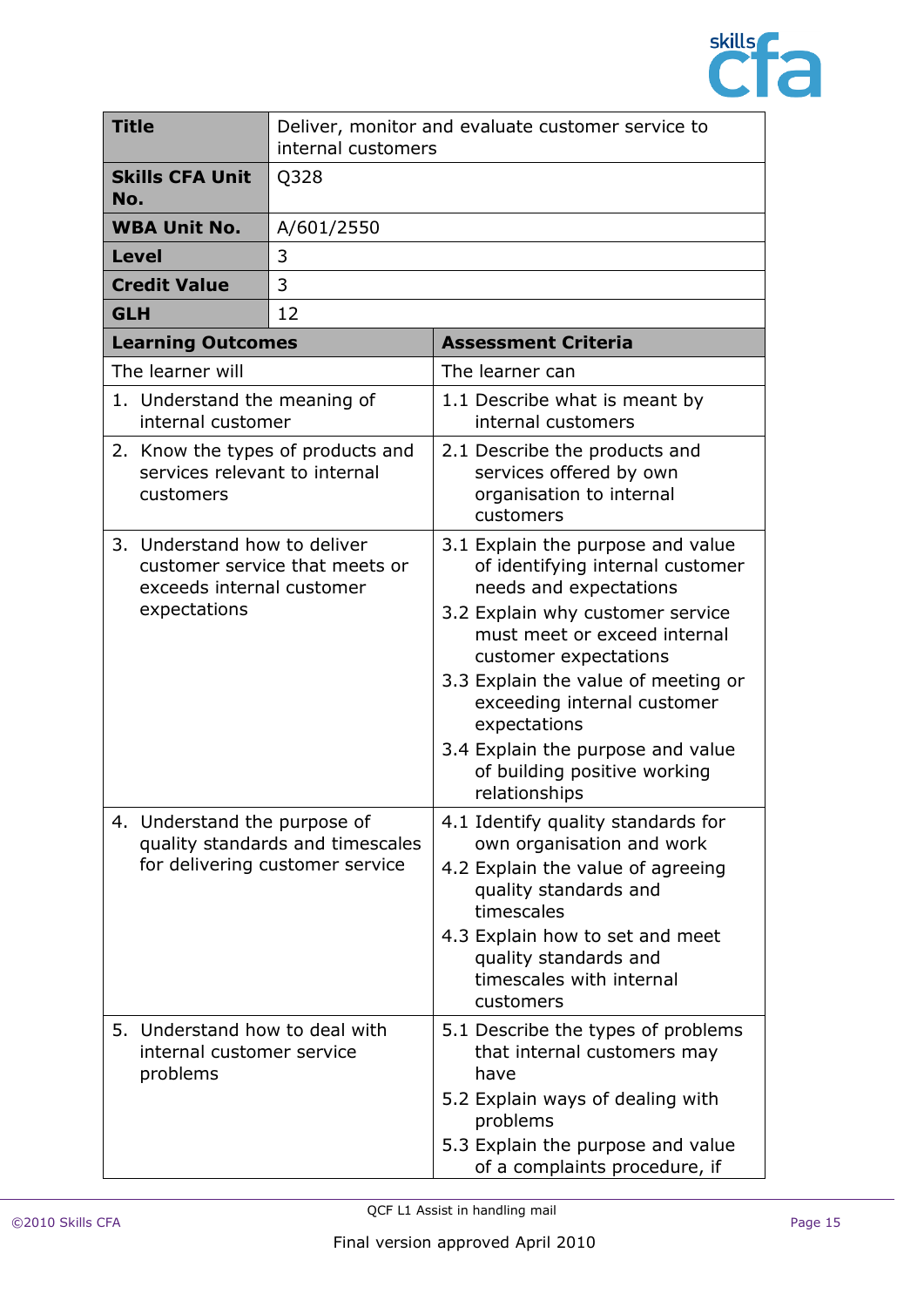

|                                                                                                    | applicable                                                                                                                                                                                                                                                                                   |
|----------------------------------------------------------------------------------------------------|----------------------------------------------------------------------------------------------------------------------------------------------------------------------------------------------------------------------------------------------------------------------------------------------|
| 6. Understand how to monitor and<br>evaluate internal customer<br>service and the benefits of this | 6.1 Explain the purpose and<br>benefits of monitoring internal<br>customer satisfaction and how<br>to do so<br>6.2 Describe techniques for<br>collecting and evaluating<br>customer feedback<br>6.3 Explain the benefits of<br>continuous improvement                                        |
| 7. Be able to build positive working<br>relationships with internal<br>customers                   | 7.1 Identify internal customers<br>7.2 Confirm internal customer<br>needs in terms of products and<br>services<br>7.3 Confirm internal customer<br>needs in terms of quality<br>standards and timescales<br>7.4 Agree procedures to be followed<br>if internal customer needs are<br>not met |
| 8. Be able to deliver customer<br>services to agreed quality<br>standards and timescales           | 8.1 Provide customer service(s) to<br>agreed quality standards<br>8.2 Provide customer service(s) to<br>agreed timescales<br>8.3 Check internal customer needs<br>and expectations have been met                                                                                             |
| 9. Be able to deal with internal<br>customer service problems and<br>complaints                    | 9.1 Follow procedures, within<br>agreed timescale, to<br>a) process problems and<br>complaints<br>b) resolve problems and<br>complaints<br>c) refer problems and<br>complaints, where necessary                                                                                              |
| 10. Be able to monitor and evaluate<br>customer services to internal<br>customers                  | 10.1 Obtain and record internal<br>customer feedback<br>10.2 Analyse and evaluate internal<br>customer feedback<br>10.3 Take action that will lead to<br>improvement in customer<br>service(s) to internal customers                                                                         |

## **Additional Information about the unit**